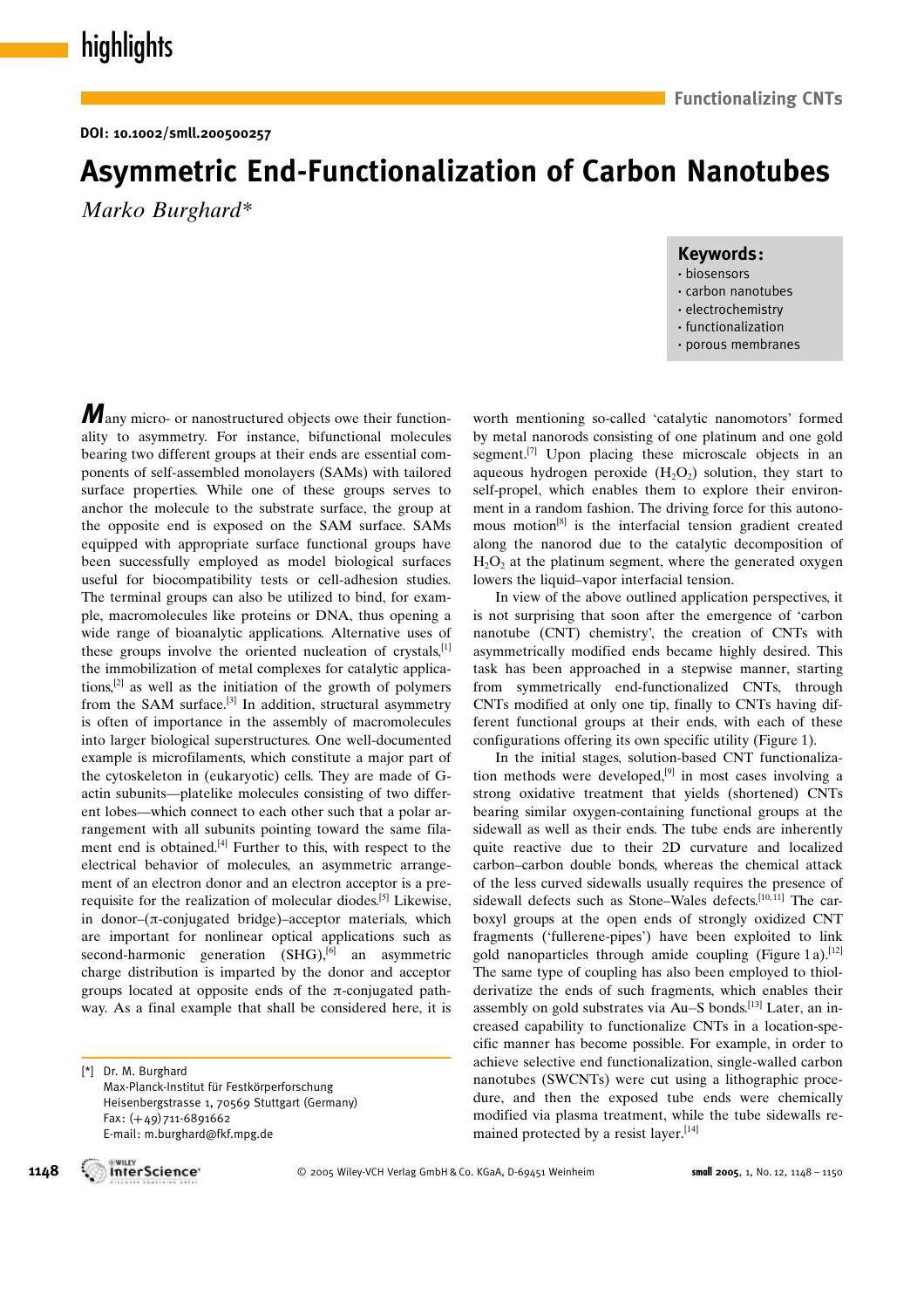

Figure 1. Schematic illustration of the structure and functionality of the three major types of end-functionalized carbon nanotubes realized so far. These are a) nanotubes bearing identical functions at their ends, b) solid-supported nanotubes modified at their end exposed on the surface, and c) bifunctional nanotubes comprising two different chemical moieties at their opposite ends.

In contrast to CNTs freely floating in a solvent, dense vertically aligned CNT arrays on a solid support expose only one tube end to chemical reactants from the gas or liquid phase. Appropriate methods to functionalize the surface of such arrays include microwave glow-discharge plasma treatment, which allows for subsequent grafting of biopolymers.[15] Plasma treatment normally leads to opening of the tube ends, which is manifested in, for example, an increased field-emission efficiency of the tubes.<sup>[16]</sup> Vertically assembled, end-functionalized CNTs are highly versatile platforms for (bio-)electrochemical sensors. In particular, SWCNTs have proven effective as electrical connectors between conducting surfaces and redox enzymes (Figure 1b).<sup>[17]</sup> At present, the efficiency of the CNT-based wires is limited by sidewall defects introduced upon the oxidative shortening of the tubes prior to their assembly on the electrode. Another reflection of the utility of end-functionalized CNTs is their use as chemically sensitive scanning microscopy probes, which are accessible via covalent coupling of molecules containing a specific functional group to the open end of an individual SWCNT attached to an atomic force microscopy (AFM) tip.[18] Chemical force microscopy using such tips has tremendous potential for probing the structure and function of biological systems at the nanometer scale.<sup>[19]</sup>

Only very recently, a method has been developed that enables the asymmetric end-functionalization of CNTs. In their elegant approach, Lee et al. modified free-standing films of vertically aligned multi-walled carbon nanotubes (MWCNTs) floating at the air–liquid interface via a chemical reagent added to the liquid phase. To obtain this arrangement, nanotube arrays grown via chemical vapor deposition (CVD) on quartz glass substrates were floated onto an aqueous hydrofluoric acid solution. The films were prevented from dwindling down into the liquid by combining the hydrophobic CNTs with either a hydrophilic solvent or

a lower polarity solvent of high density. Chemical modification was then accomplished by transferring the films onto a solution containing an appropriate agent that can be activated through photo-irradiation with UV light.<sup>[20]</sup> By subsequently placing the film with reverse orientation onto a second modifier solution and performing a second UV irradiation, they finally obtained an array of MWCNTs bearing different chemical moieties at their opposite ends (Figure 1c). The authors were able to prove the asymmetric functionalization via an X-ray photoelectron spectroscopic (XPS) investigation of the two film surfaces. Through ultrasonic dispersion of the modified films, this simple but effective method provides access to individual (or at least small bundles of) bifunctional CNTs. The recent progress in the fabrication of aligned SWCNT arrays makes it likely that this type of tube will also become amenable to the same functionalization method in the near future. It is noteworthy that according to a later, closely related study, the small extent of sidewall modification, which may result from capillarity-induced uptake of the reactive solution, can be avoided by simple impregnation of the CNT array with a protective polymer film.[21]

The now-available asymmetrically end-modified CNTs potentially open up a range of intriguing applications. A first possibility is to utilize them for nanoscale biofuel cells. This task, as recently suggested by Katz et al., may be realized by modifying the two tube ends with appropriate oxidative and reductive redox enzymes.[22] Secondly, CNTs with two well-differentiated ends are attractive building blocks for self-assembly into larger, more complex systems with molecular-level control. As a very first step in this direction, it has been shown that MWCNTs comprising one hydrophobic and one hydrophilic end self-assemble at the polar/nonpolar interface in a two-phase solvent system.[20] Furthermore, Chopra et al. succeeded in the selective attachment of